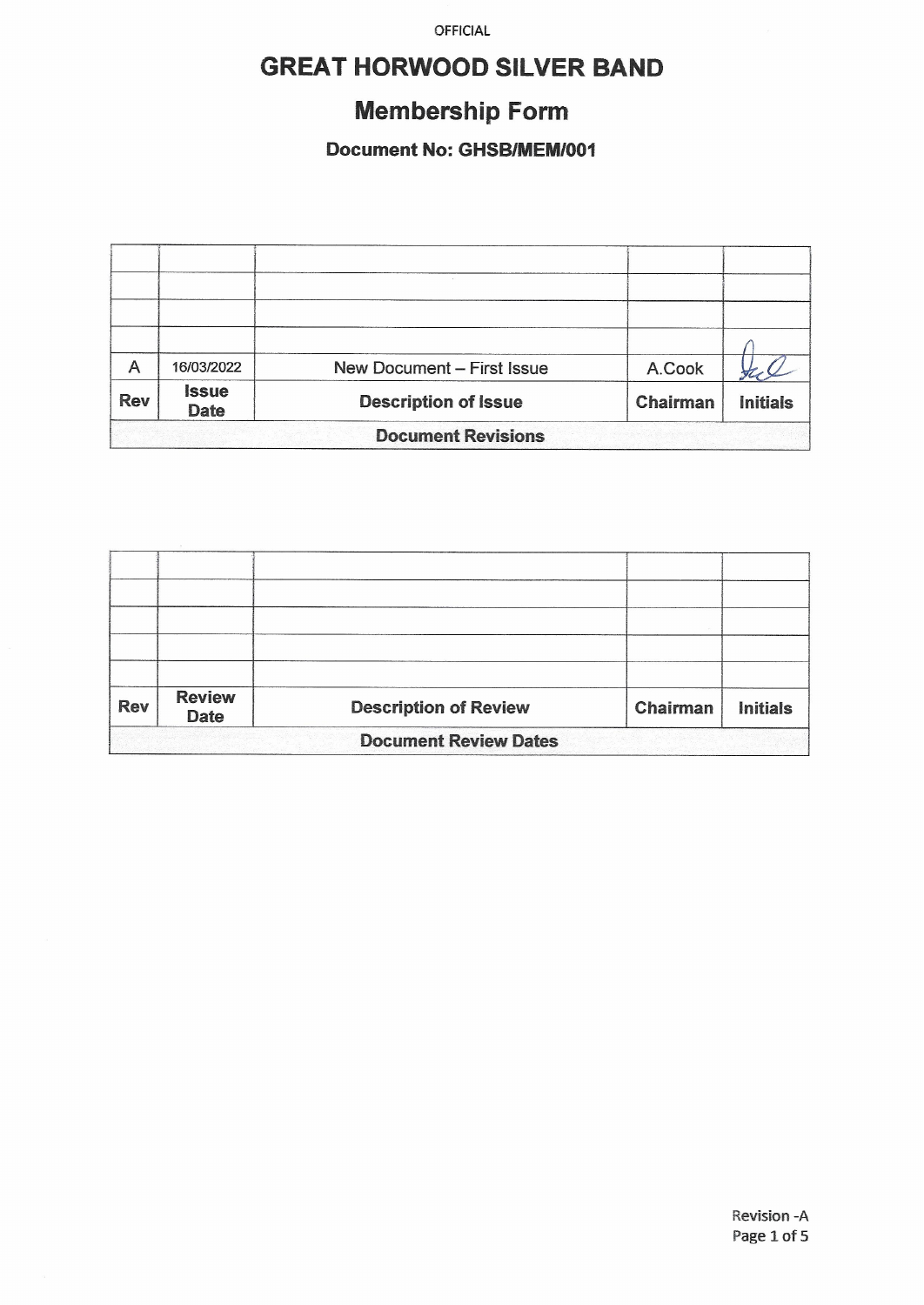## **GREAT HORWOOD SILVER BAND**

## **Membership Form**

**Document No: GHSB/MEM/001**

### **Section 1: Personal Details**

| <b>Full Name:</b>                              |  |
|------------------------------------------------|--|
| Date of Birth:                                 |  |
| Address;                                       |  |
|                                                |  |
| Postcode:                                      |  |
| <b>Home Phone:</b>                             |  |
| <b>Mobile Phone</b>                            |  |
| Email:                                         |  |
| <b>Instruments Played:</b>                     |  |
| Are you registered with another band: Yes / No |  |
| If Yes, please provide the band name(s):       |  |
|                                                |  |

### **Section 2: Photography**

**---------------------------------------------------------------------------------------------------------------------------------**

I hereby give consent for the Band to take and use photos of myself/my child for marketing and promotion purposes, including publishing on the band website.

**Print Name: Signature:**

**----------------------------------------------------------------------------------------------------------------------**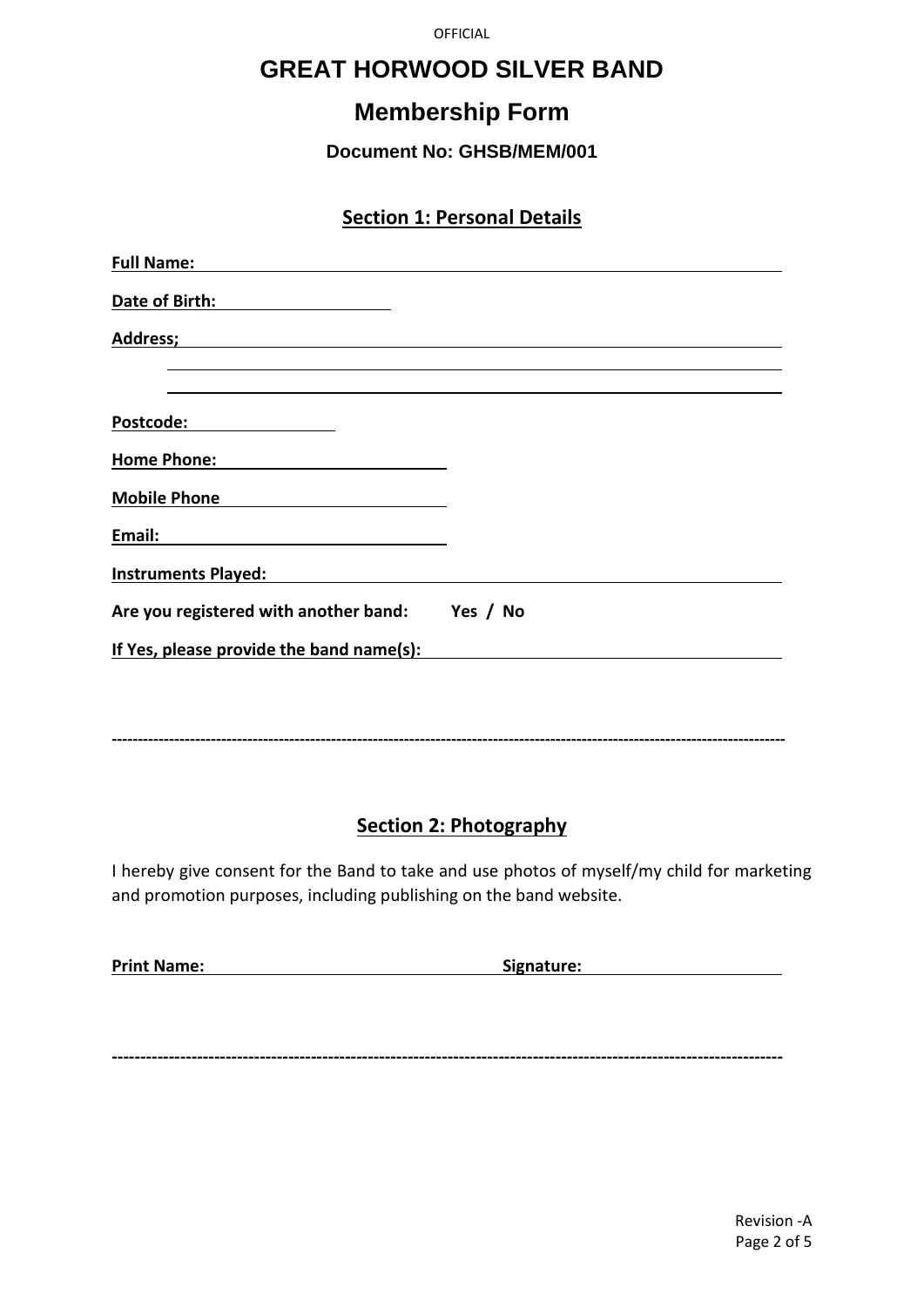## **GREAT HORWOOD SILVER BAND**

## **Membership Form**

### **Document No: GHSB/MEM/001**

### **Section 3: Emergency Contact Details and Medical Information**

#### **Emergency Contacts:**

Please provide the details of two people that we can contact in the case of an emergency. I hereby give consent for the Band to take and use photos of myself/my child for marketing and promotion purposes, including publishing on the band website.

| <b>Contact No. 1</b> |  |  |
|----------------------|--|--|
| Name:                |  |  |
| Relationship:        |  |  |
| Contact Phone No. 1: |  |  |
| Contact Phone No. 2: |  |  |
| Email:               |  |  |
| <b>Contact No. 2</b> |  |  |
| Name:                |  |  |
| Relationship:        |  |  |
| Contact Phone No. 1: |  |  |
| Contact Phone No. 2: |  |  |
| Email:               |  |  |

#### **Medical Information:**

Please give details of any special circumstances or additional needs that might affect you/your child whilst taking part in activities, listing any medications (Disability/Medical/Allergies etc.) If there is no information, please write 'None'

#### Details: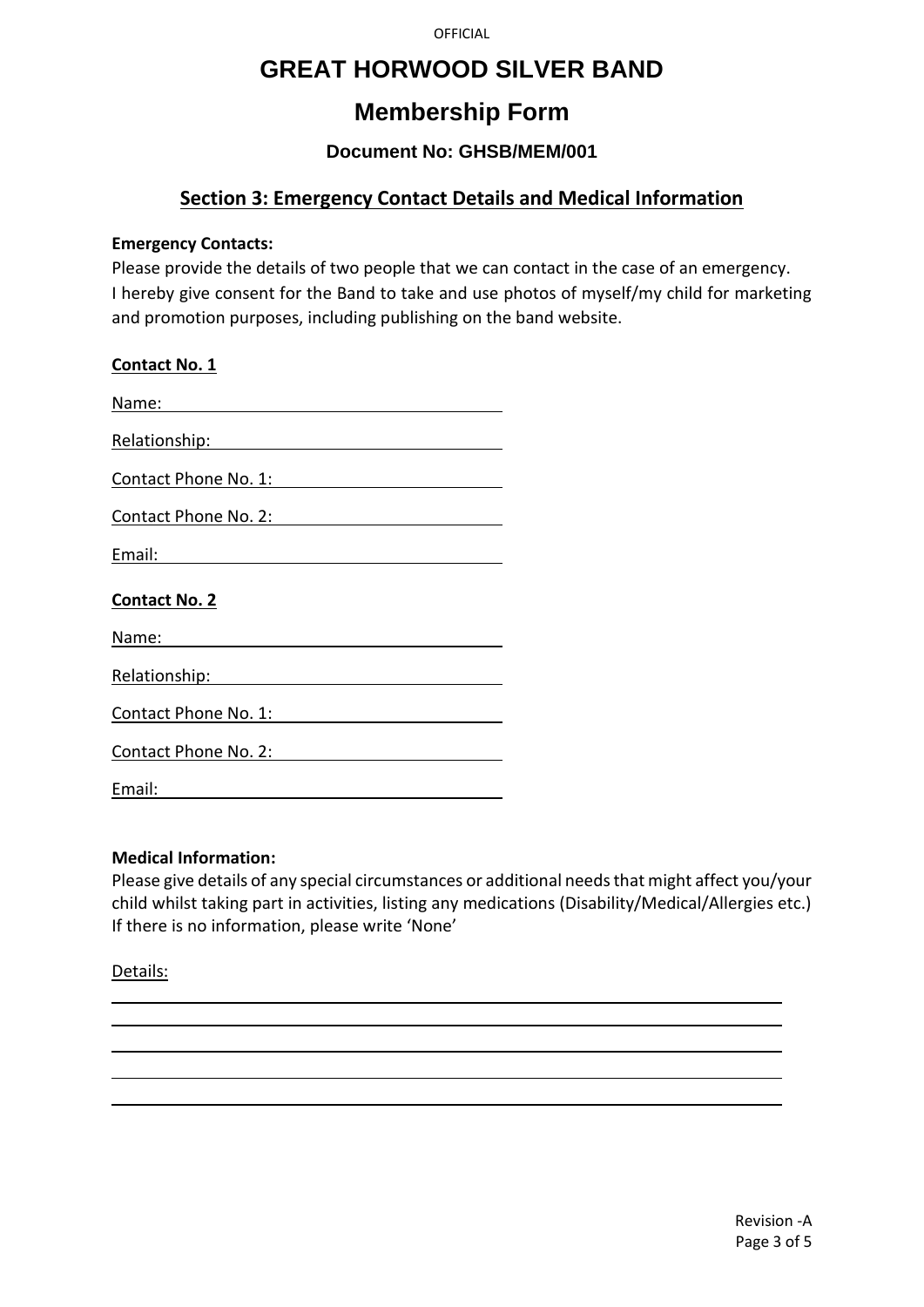## **GREAT HORWOOD SILVER BAND**

## **Membership Form**

### **Document No: GHSB/MEM/001**

It may be essential at some time for authorised persons acting on behalf of the band to have necessary authority to obtain urgent treatment in the case of an accident, illness or incident. Please sign below if you give your consent to emergency treatment being given to the named member on this form by trained personnel.

#### **For members under 16 years of age a parent/legal guardian must sign here.**

**Signature: Date:**

**Print Name: Signature:**

Please remember to **notify the Band Secretary** if there are any changes to your medical history